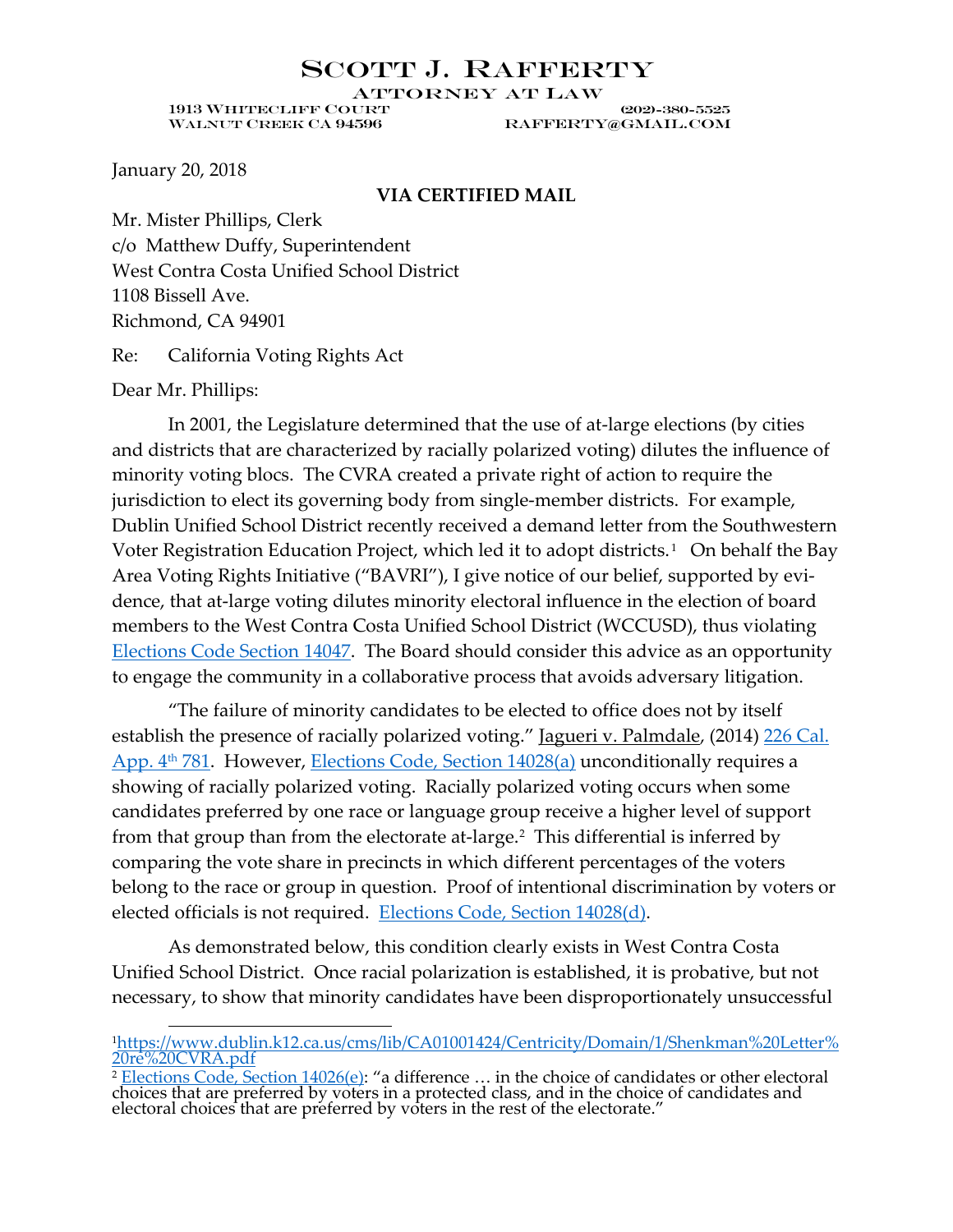in the at-large system. [Section 14028\(e\).](https://leginfo.legislature.ca.gov/faces/codes_displaySection.xhtml?sectionNum=14028.&lawCode=ELEC) The federal Voting Rights Act does not prohibit at-large voting unless it is possible to create at least one district that has a majority of minority voters. However, the California Legislature has a much stronger preference for single member constituencies. Wherever there is racially polarization, the jurisdiction must create single member districts that attempt to increase the influence of minority voting blocs. The approval of voters or the concurrence of individual cities within the district is not required.

At large elections are exceptional for a jurisdiction the size of WCCUSD. Except for Irvine, no city with a larger population elects its council at large. Of the 29 school districts in California that are larger than WCCUSD, all but nine elect trustees by district. (Three of the exceptions are in Contra Costa county, and two others – San Francisco Unified and Fremont Unified – are in the Bay Area.) It is also anomalous that many sizable Contra Costa cities still elect at-large, but several (Concord, Antioch, and Brentwood) are currently being challenged. At least 125 smaller school boards have been districted as a result of CVRA lawsuits or by preemptive orders from the county board of education (or committee on school district organization). Even Martinez Unified capitulated and will create districts, which may have less than 2000 voters. [3](#page-1-0)

In 2016, the Legislature created a safe harbor to enable jurisdictions voluntarily to adopt district elections prior to such costly litigation.  $\underline{AB}$  350 requires a prospective plaintiff to send a notice to a city or district that their use of at-large elections "may violate the CVRA." Election Code  $10010(f)$  allows the attorney sending such a notice to recover up to \$30,000 for the costs of demographic studies and other work product generated to support the notice. The law is intended to allow the city to consider the evidence by staying the plaintiff's right to sue for 45 days, at which point litigation can proceed if the city has not enacted an ordinance agreeing to single-member districts. Apparently, some jurisdictions have paid this award as a bounty, even though the demand letter provided no detailed evidence. Cities typically retain both an attorney and demographer to propose maps. The city of Martinez, for example, recently announced that it expects to pay up to \$60,000 to a demographer and \$45,000 to outside counsel, even though it has only 20,000 registered voters.[4](#page-1-1) To the extent permitted by the statutory fee limitation, it is our intention to assist the district in preparing and presenting maps to the public.

The evidence strongly suggests that single member districts would lead to greater accountability and community confidence, which could stem the growth of segregated charter schools and promote more integrated, publicly-controlled schools. In order to improve its own performance, the district should embrace electoral reform,

<span id="page-1-0"></span> <sup>3</sup> <https://martinez-ca.schoolloop.com/cvra>

<span id="page-1-1"></span><sup>4</sup> <http://www.cityofmartinez.org/civicax/filebank/blobdload.aspx?BlobID=16602#page=3>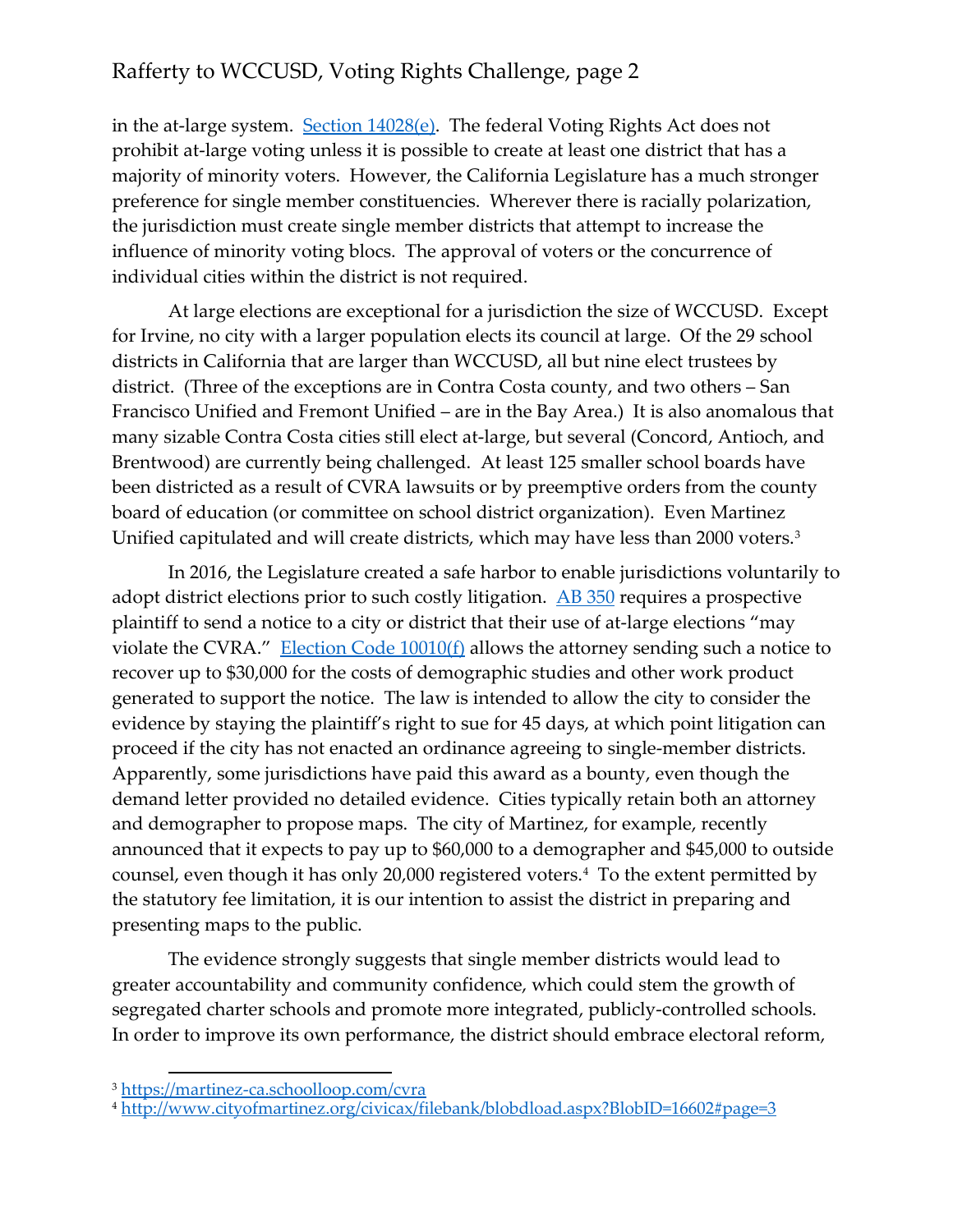including single-member districts and electing at least three members during the presidential year. District elections are also more economical, because they do not require that ballots be prepared for every precinct in every election.



Minorities may feel that they have not been well served by Board-administrated schools. The most current state indicators show persistent differentials for Hispanic and African-American students. While improved participation by minority voters will not instantly fix these inequities, it is a democratic imperative that the Board try to achieve more complete enfranchisement of the entire community.



Demand letters often focus not on the benefits of improved accountability, but on the high cost of litigation, particularly attorneys' fees, and the absence of any successful attempt to avoid judicial imposition of single member districts. For example, the letter sent to Dublin USD boasts of the attorney's success in <u>Jagueri</u>, in which the plaintiffs' attorneys reportedly claimed \$3.4 million in fees. The few jurisdictions that have resisted districting have uniformly failed.<sup>[5](#page-2-0)</sup> In the case of WCCUSD, the dilution of

<span id="page-2-0"></span> <sup>5</sup> Sanchez v. City of Modesto (App. 5 Dist. 2006) [51 Cal.Rptr.3d 821,](http://caselaw.findlaw.com/ca-court-of-appeal/1250178.html) 145 Cal.App.4th 660, *review*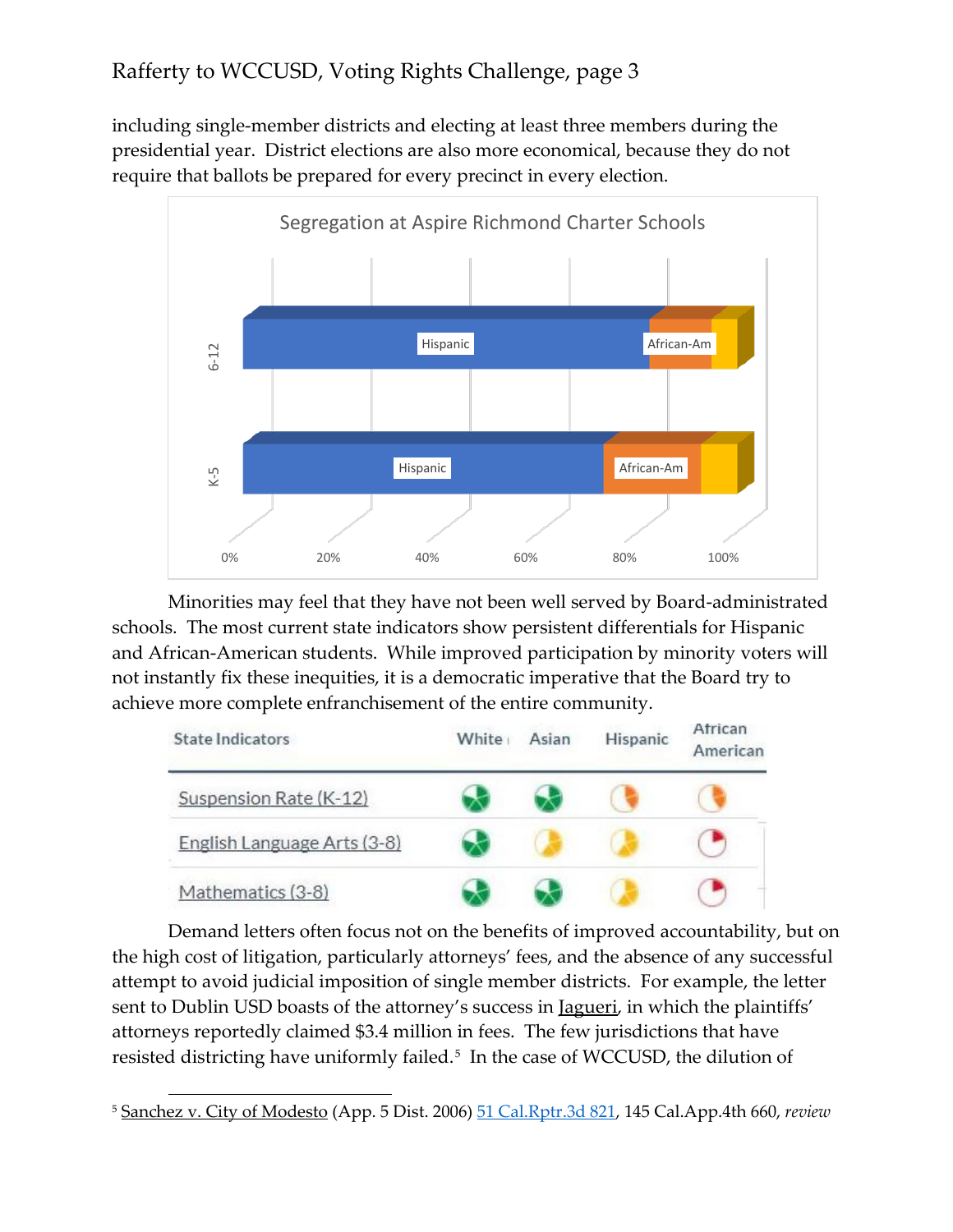minority voter influence is clearer than many of these precedents. Although such a change may be disruptive, it is usually possible to provide an effective remedy that gives incumbents a reasonable opportunity to seek reelection.

#### **Minority Communities Are Underrepresented.**

WCCUSD provides a particularly dramatic case of chronic under-participation and underrepresentation of the minority communities. 89 percent of the students are minorities, yet three of the five board members are white residents of the eastern half of El Cerrito, a town whose entire population is less than 10 percent of the district.



The purpose of the CVRA is to ensure that minorities have the opportunity to vote effectively for candidates that they refer, who are not necessarily candidates of the same race. In many cases, racial polarization can be established based on differences

 $\overline{a}$ *denied*, *cert. denied* 552 U.S. 974 (2007); Rey v. Madera Unified School Dist. (App. 5 Dist. 2012, [203](https://www.leagle.com/decision/incaco20120228076)  [Cal.App.4th 1223.](https://www.leagle.com/decision/incaco20120228076)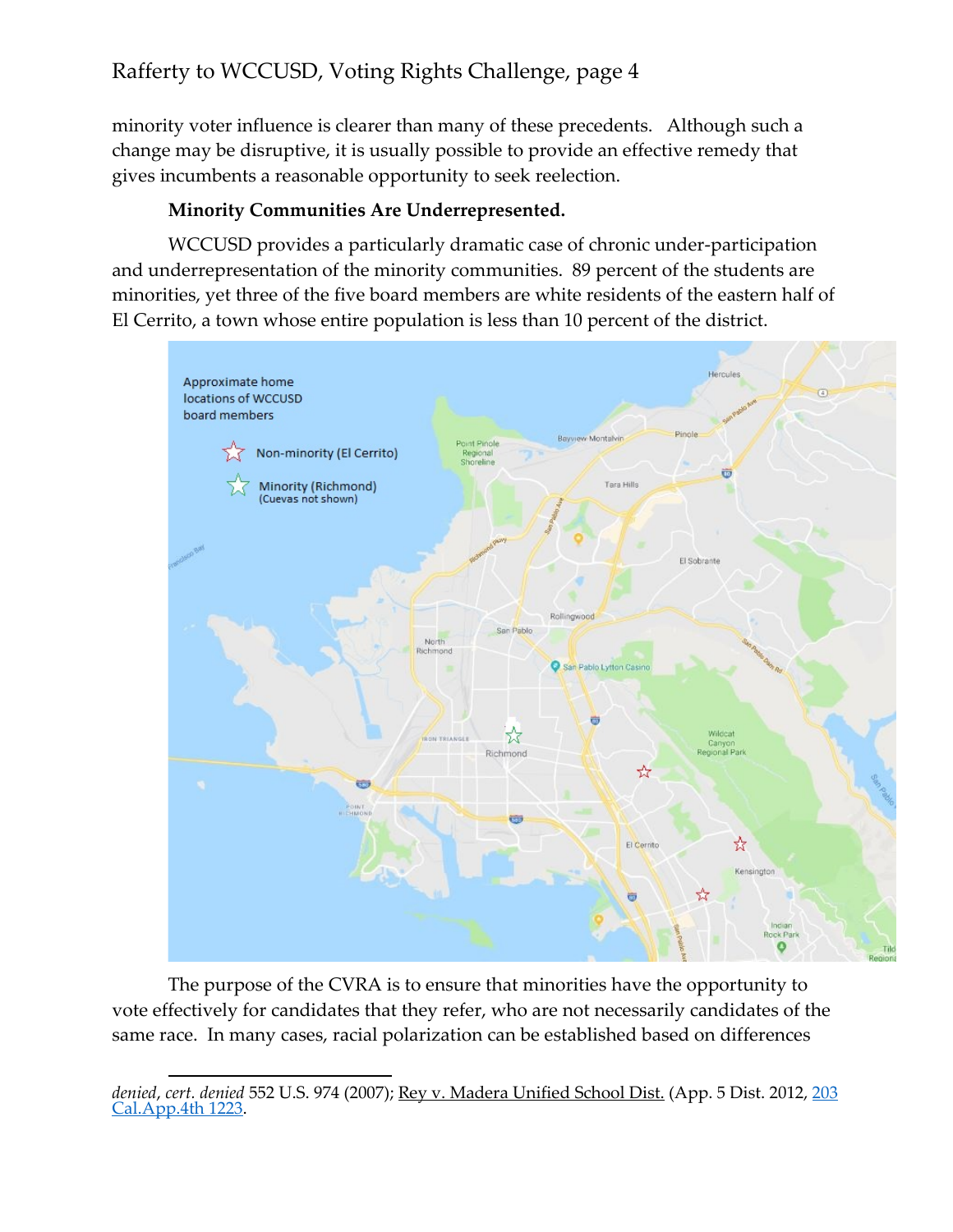among precincts in voting on statewide propositions or local questions of particular interest to the minority community. However, in the case of WCCUSD, there is a consistent pattern that most minority candidates receive strong support from those precincts with larger minority populations, but are unable to prevail at large. In this case, districting is an effective and legally required remedy.



# A Board that is 60% White Governs Schools

| <b>I</b> White | $TA-A$ | ∎ Latino | Asian |
|----------------|--------|----------|-------|
|                |        |          |       |

As the chart suggests, there are several factors that cause or aggravate minority underrepresentation in the district's at-large elections. The white population includes a higher percentage of citizens of voting age. [Education Code, Section 1002\(a\)](https://leginfo.legislature.ca.gov/faces/codes_displaySection.xhtml?sectionNum=1002.&lawCode=EDC) requires trustee districts to be as equal in population as practicable. Because the new districts will be based on total population (not just citizens, adults or registered voters), they increase the influence of those communities where many parents and other residents are not qualified to vote.

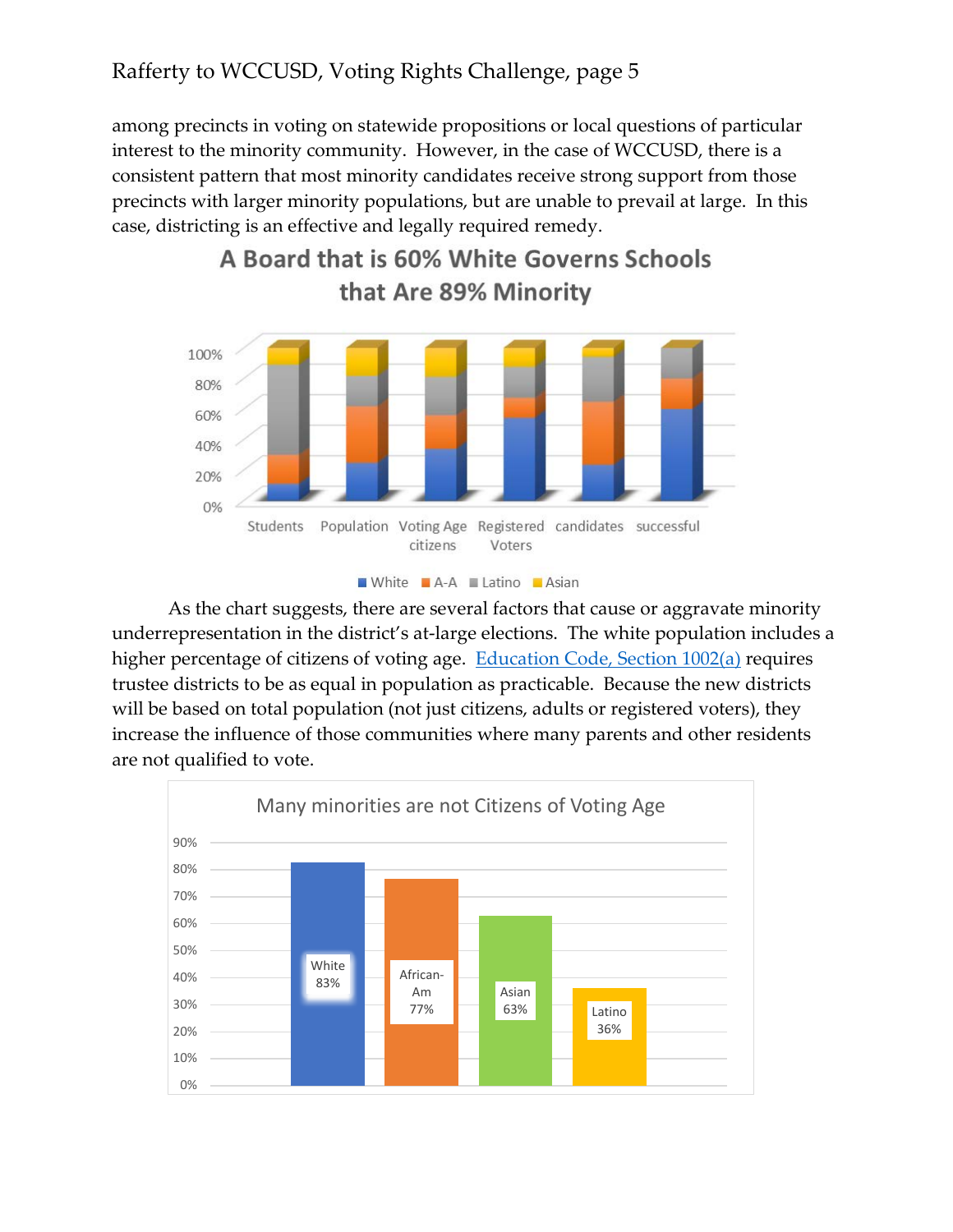As the largest elected jurisdiction in west county, WCCUSD has an obligation to promote democratic engagement. Even among citizens of voting age, minorities in Contra Costa have registered to vote at disturbingly low levels. This may be an effect as well as a cause of the failure to elect more officials of color. Among registered voters, turnout by minorities may also be lower. Districting mitigates this effect by distributing board members based on population, rather than numbers of registered voters.



#### MANY ELIGIBLE MINORITIES DO NOT REGISTER TO VOTE [countywide data]

#### **Minority Precincts Disproportionately Support Minority Candidates, but Usually these Candidates Do Not Win At-Large**

Vote dilution examines the behavior of those residents who are registered to vote. As a threshold matter, there are significant differentials in voter turnout, drop-off (failing to vote for school board), and undervote (casting fewer votes than allowed). Precincts with Latino majorities actually vote for more candidates, but due to the atlarge election, only one of the five Latino candidates in the last two cycles has been



Percentage of Votes Cast per Registered Voter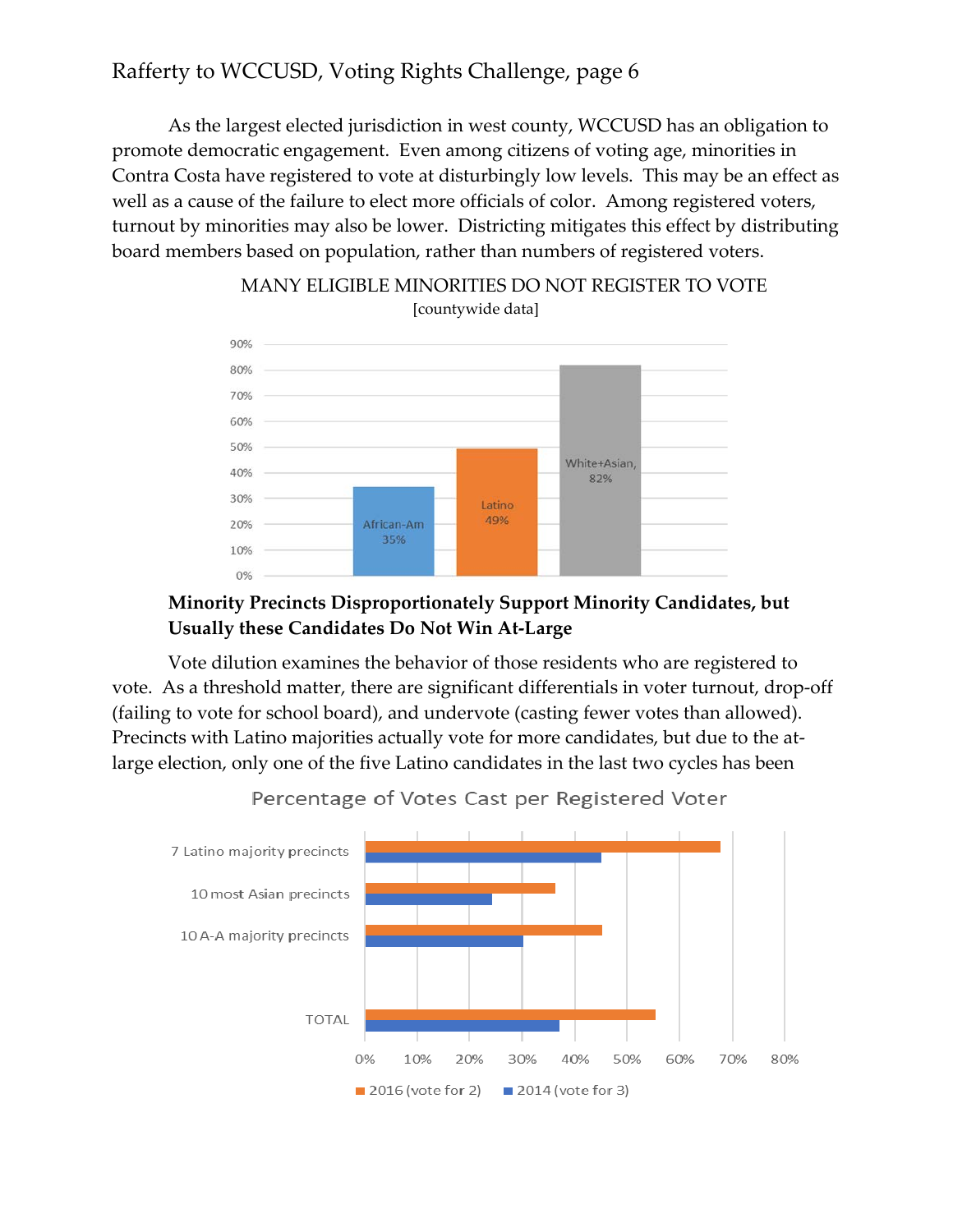elected. Eight of the ten most Asian precincts (26-35% Asian) are in Hercules. These precincts comprise about 10 percent of the electorate. Perhaps because no candidate shares either Asian ethnicity and these voters' geography, they vote at a much lower rate than the rest of the district. The 10 majority African-American precincts are all in Richmond. Although there were seven African-American candidates in the last two cycles, only one was successful. These voters also undervote, possibly reflecting demoralization that could be reversed if they had a board member dedicated to a majority black district.

A claim of vote dilution can also be tested by plotting each candidate's performance in each precinct against a horizontal axis indicated how the precinct varies from the city's average racial composition. Dilution may be indicated if candidates preferred by the group show lower levels of support as the percentage of non-group voters in the precinct increases, while other candidates outperform their citywide average in the non-minority precincts. Plotting the results of the 2014 and 2016 elections against the racial composition of the precinct demonstrates that exact pattern.<sup>[6](#page-6-0)</sup>



#### PERFORMANCE OF ASIAN CANDIDATE BY PRECINCT

In this graph and those that follow, each ball represents a precinct, sized to the number of voters. Here, the percentage of the total vote won by the only Asian candidate (Peter Chau in 2014) is shown on the X-axis, with the Asian percentage in the

<span id="page-6-0"></span><sup>&</sup>lt;sup>6</sup> In order to be more easily interpreted by the public, statistical evidence is presented graphically. Formal regression results may also be made available if required by the board.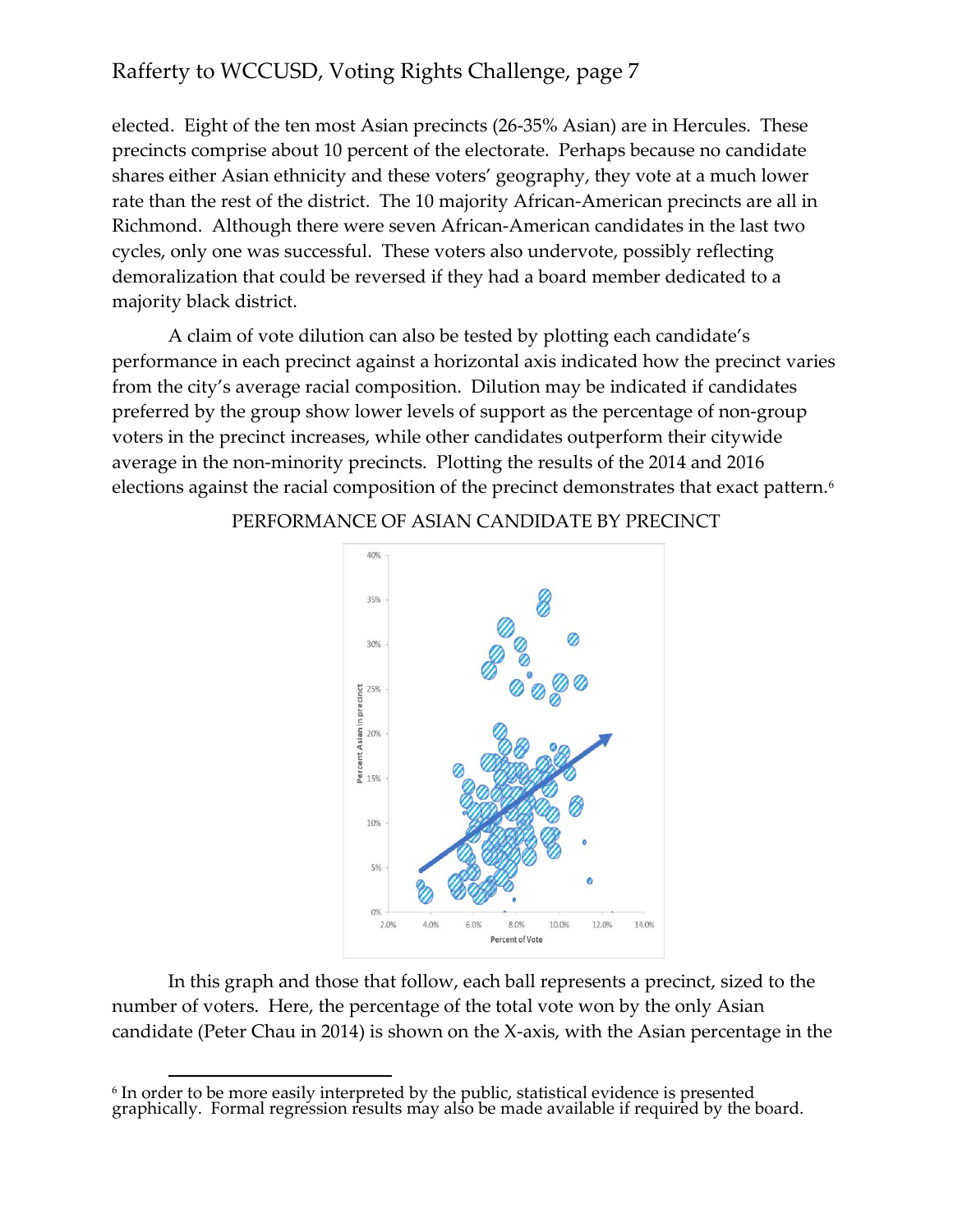precinct shown on the Y-axis. In this race, each voter had three votes. If each voter cast all the votes to which he was entitled, the maximum for any one candidate would be 33%. There is a clear correlation between his performance and the composition of the precinct, which demonstrated polarized voting. Chau's percentage of the total vote in the precinct increases about 5% for each 10% increase in the Asian population.

The evidence from the performance of African-American candidates also confirms polarization. These candidates do better in precincts with higher percentages of African-American voters. In this graph, 2014 performance is indicated by striped balls; 2016 by solid balls, all of which are sized to reflect the number of voters in the precinct.



Almost every candidate demonstrates a strong correlation between performance and precinct composition. This is particularly true of the sole African-American who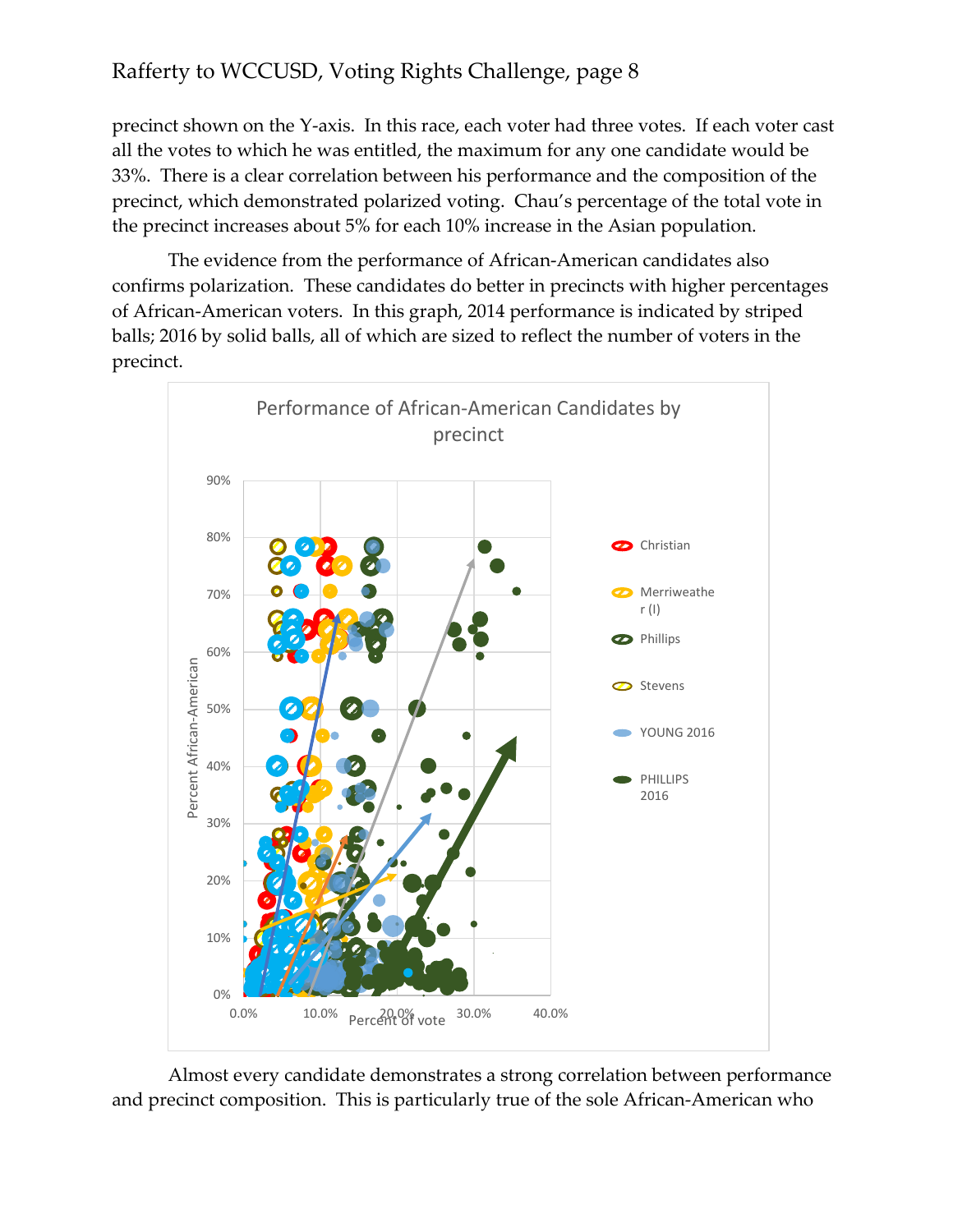was elected, Mister Phillips in 2016. In the precincts with the highest percentage of African-American voters, he gets more than a third of the total vote. Even candidates who perform less well depend disproportionately on these precincts.

A review of the Latino candidates completes the demonstration of racially polarized voting. Again, the only prevailing candidate, Valerie Cuevas, relied heavily on these precincts, which supported her at higher levels that precincts with fewer Latino voters. In all but one case, the unsuccessful candidates also performed better in precincts where there were more Latino voters.

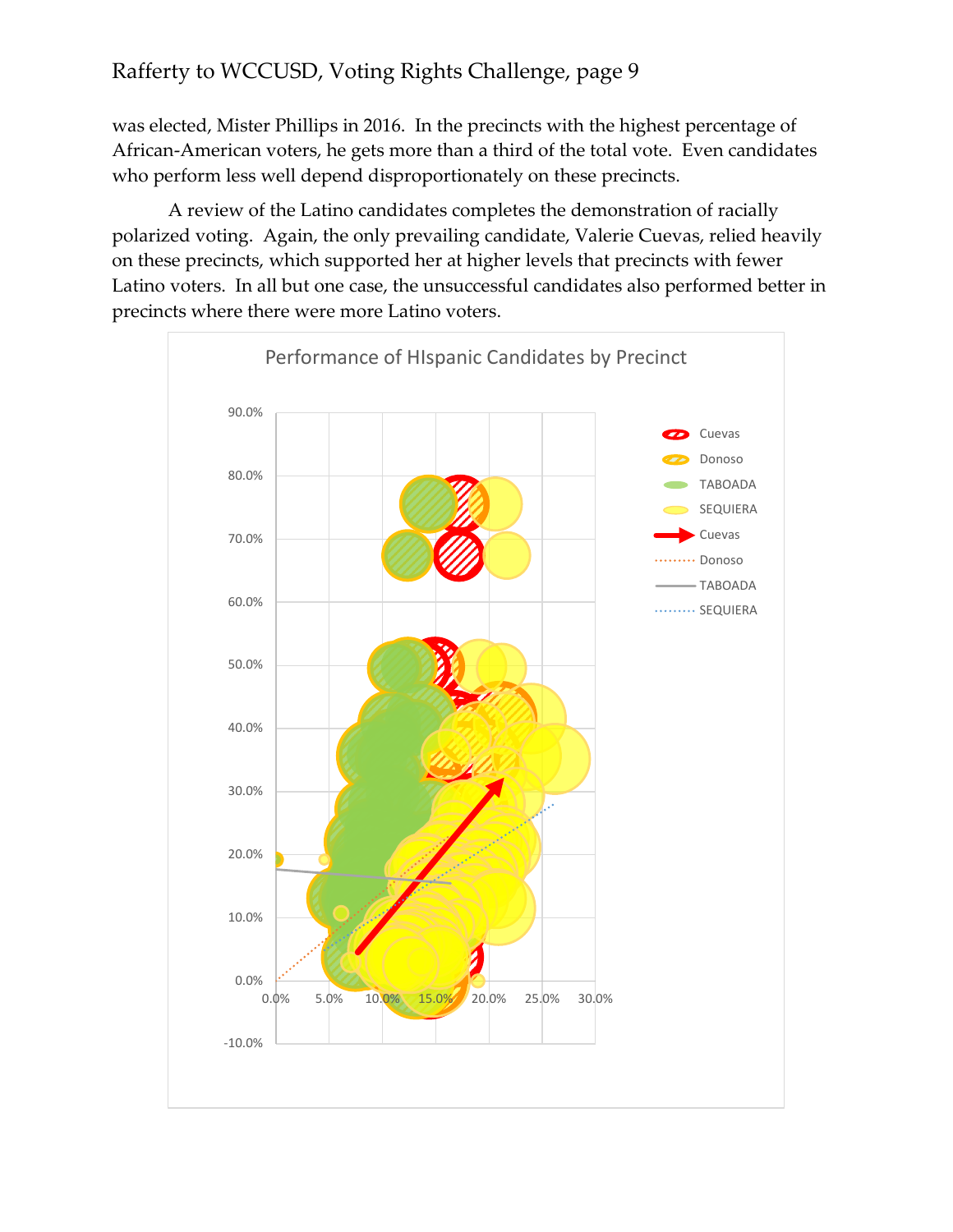Although the white candidates enjoy support from throughout the jurisdiction, it is not surprising that their support is strongest in those precincts that have fewer, rather than more, minority voters. Focusing on the only two white candidates in the last midterm (2014), both of whom were elected, they perform well in many high-minority precincts, but even better in precincts with mostly white voters.



#### **There are Other Benefits, and Some Risks, in Adopting Single Member Districts.**

Even if there is no racially polarized voting, the public interest may be served by moving from at-large election to districts. Single member districts reduce the cost of elections, both to candidates and to the school board. Assuming that the election continues to be staggered, the printing required on ballots and pamphlets will be roughly halved, reducing the registrar's variable fees. Districting will substantially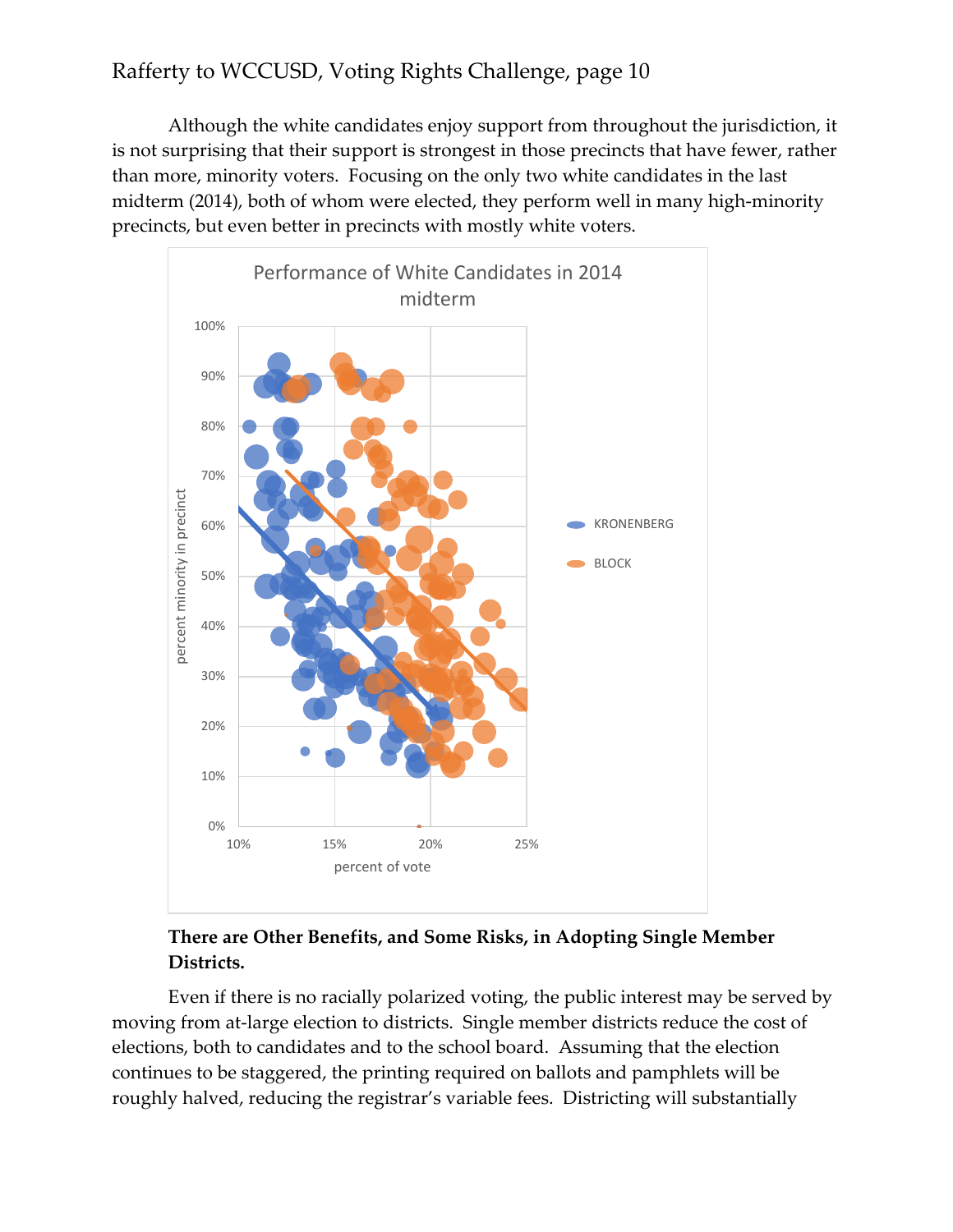reduce the entry costs of running for office.

Districting sometimes reduces the electoral strength of the very groups that it is designed to help. If minorities vote as a bloc, they may exercise have decisive influence in the election of every at-large member, which they would lose if districted. Another risk is that there will be no qualified candidate willing to stand for election in a new district. In such a case, the remaining members appoint, which completely disenfranchises voters in the new "minority" district.<sup>[7](#page-10-0)</sup> But this usually occurs when the districts are small, and **each** of five new districts within WCCUSD will be larger than Danville (and all but 200 cities statewide).

Districting can also force the community to choose among a favorite incumbent and another well-qualified candidate from the same district, when all could have been elected in the at-large system. The transition sequence may also have adverse effects. In a staggered system, the incumbents serve out their term. [Education Code, Section](https://leginfo.legislature.ca.gov/faces/codes_displaySection.xhtml?lawCode=EDC§ionNum=5030.)  [5030.](https://leginfo.legislature.ca.gov/faces/codes_displaySection.xhtml?lawCode=EDC§ionNum=5030.)[8](#page-10-1) In the first election, the districts with the largest minority populations generally choose district members first. [Elections Code §10010\(b\)](https://leginfo.legislature.ca.gov/faces/codes_displaySection.xhtml?sectionNum=10010.&lawCode=ELEC) (sequence must consider purposes of CVRA and preference by members (residents?) of the districts). District members must reside within the district that elects them. [Elections Code, Section](https://leginfo.legislature.ca.gov/faces/codes_displayText.xhtml?lawCode=ELEC&division=21.&title=&part=&chapter=8.&article=)   $22000(f)$ . This can result in the election of a district member in the district of an incumbent before the incumbent finishes his term at-large. Unless such the incumbent resigns and runs for the district position, there will be no position in which to seek reelection at the conclusion of the at-large term.

#### **WCCUSD Should Adopt a Collaborative Process to the Determine District Boundaries.**

BAVRI believes that compliance with the CVRA should be a locally-based, collaborative effort, rather than an adversary proceeding. [9](#page-10-2) To the extent consistent with the \$30,000 fee cap, we intend to support the development of mapping options once the

<span id="page-10-0"></span><sup>&</sup>lt;sup>7</sup> Governor Brown vetoed  $\frac{AB \ 182 \ (2015)}{AB \ 182 \ (2015)}$ , which would have added Section 14040 to prohibit imposing district-based elections in a manner that impairs the ability of protected classes to elect candidates

<span id="page-10-1"></span><sup>&</sup>lt;sup>8</sup> This section and <u>Education Code, Section 5021(a</u>) provide that the right of incumbents to continue in office must be "approved by a majority of the voters voting at the election." In the context of resolutions adopte waivers of this election requirement. See, e.g.,

[https://www.cde.ca.gov/be/ag/ag/yr17/documents/jan17w08.doc.](https://www.cde.ca.gov/be/ag/ag/yr17/documents/jan17w08.doc) In the event of actual litigation under the CVRA, however, a court may have authority to order a remedy that could displace incumbents.

<span id="page-10-2"></span><sup>&</sup>lt;sup>9</sup> Although BAVRI believes that it is illegal for a political party, employer, or other organization to discipline, coerce, or intimidate a civil rights litigant (*see* [Civil Code, Section 52.1\)](https://leginfo.legislature.ca.gov/faces/codes_displaySection.xhtml?sectionNum=52.1.&lawCode=CIV), recent actions make it necessary to defer identifying the prospective plaintiff until litigation is filed, although litigation is unnecessary and undesirable and seems unlikely to occur.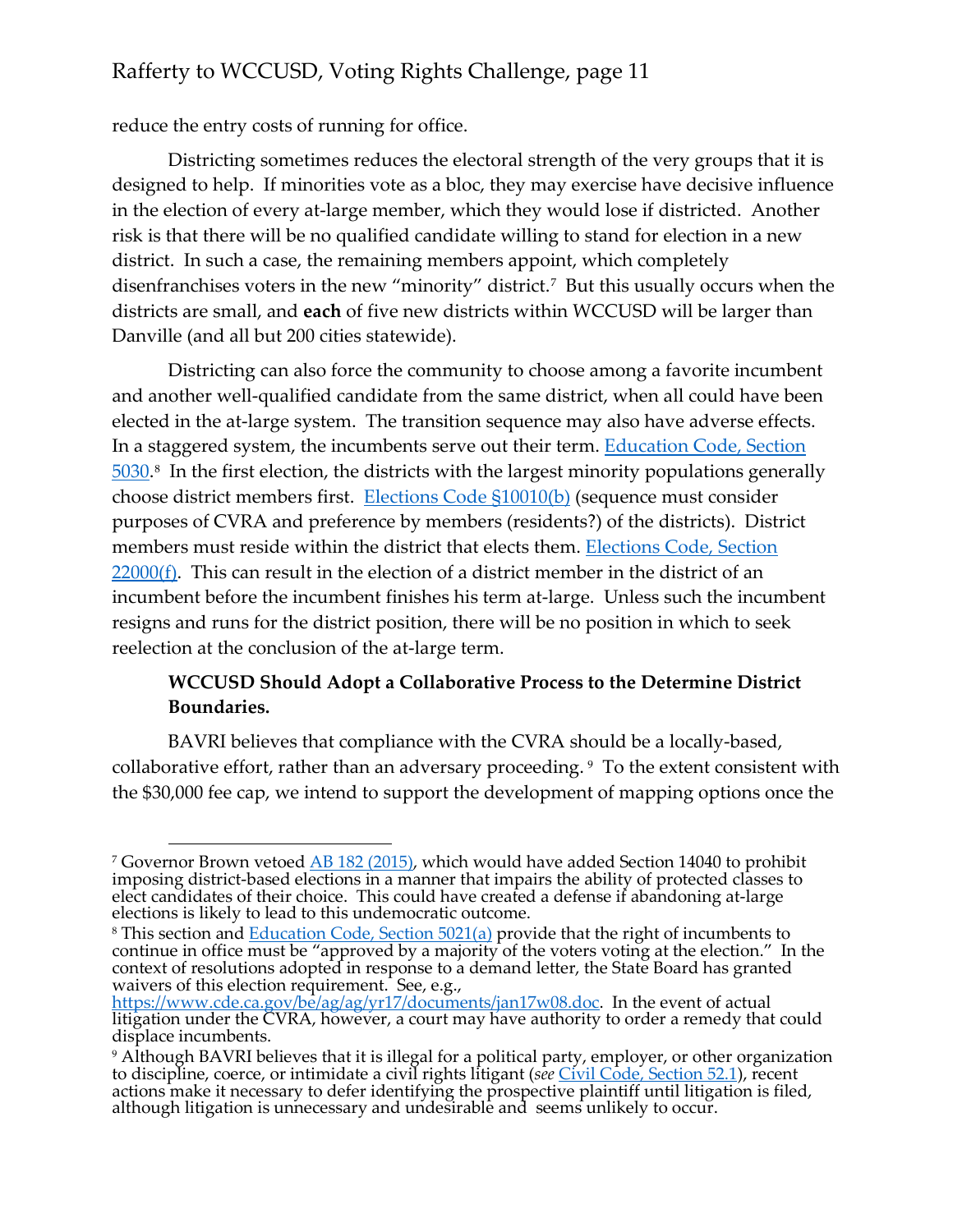Board resolves to make districts and receives initial feedback. This will likely avoid many of the substantial costs noted above.

To preserve its safe harbor, the city council must declare an intention to move to district elections within 45 days. At this point, the city can have up to 75 more days to specify its plan. There must be a series of four public hearings, two before the city presents maps and two after. [Elections Code, Section 10010\(a\).](https://leginfo.legislature.ca.gov/faces/codes_displaySection.xhtml?sectionNum=10010.&lawCode=ELEC) It is generally understood that the criteria correspond to those codified for population-based reapportionments and generally for municipalities: topography; geography; cohesiveness, contiguity, integrity, and compactness of territory; and community of interest. **Elections** [Code 22000\(a\);](https://leginfo.legislature.ca.gov/faces/codes_displayText.xhtml?lawCode=ELEC&division=21.&title=&part=&chapter=8.&article=) [Government Code, Section 34884\(a\)\(1\) \[A.B. 278 \(2016\)\].](https://leginfo.legislature.ca.gov/faces/billNavClient.xhtml?bill_id=201520160AB278) The mapping of districts, the sequence in which district members are elected, and other procedural change cannot have the effect of diminishing the ability of citizens of a race, color or language minority group to elect the candidates of their choice. [52 U.S.C. §10304\(b\).](https://www.law.cornell.edu/uscode/text/52/10304)

In the case of municipalities, special districts and community college districts, the Legislature has codified provisions that dispense with voter approval where a school board adopts a resolution changing from at-large to district elections in order to comply with the CVRA. [Elections Code, Section 10650](https://leginfo.legislature.ca.gov/faces/codes_displaySection.xhtml?sectionNum=10650.&lawCode=ELEC) (special districts); [Government Code,](https://leginfo.legislature.ca.gov/faces/codes_displaySection.xhtml?sectionNum=34886.&lawCode=GOV)  [Section 34886](https://leginfo.legislature.ca.gov/faces/codes_displaySection.xhtml?sectionNum=34886.&lawCode=GOV) (cities); [Education Code, Section 72036](https://leginfo.legislature.ca.gov/faces/codes_displaySection.xhtml?sectionNum=72036.&lawCode=EDC) (community college district). It is still necessary to obtain approval from the county committee under **Education Code**, [Section 5019\(a\) or 5020\(d\).](https://leginfo.legislature.ca.gov/faces/codes_displayText.xhtml?lawCode=EDC&division=1.&title=1.&part=4.&chapter=1.&article=1.) However, the State Board of Education has implemented a policy of granting waivers to the requirement that districting for purposes of complying with the CVRA be submitted to the voters for approval. See Education Code, Section [33050.](https://leginfo.legislature.ca.gov/faces/codes_displayText.xhtml?lawCode=EDC&division=2.&title=2.&part=20.&chapter=1.&article=3.)

An action to comply with the California Voting Rights Act opens opportunities for other reforms in electoral practices and governance. Such changes might include increasing the number of board members to seven, preferably without increasing the three members elected during the low-turnout midterm election cycle. Given the large size of the jurisdiction, the public may determine that seven districts would better serve the diverse communities of interest within WCCUSD. A larger board could also reduce the likelihood that any incumbent would be boxed out of a fair opportunity to run for reelection. Judicial approval or waiver by the State Board can dispense with the statutory requirement that voters approve such a change. [Education Code, Section](https://leginfo.legislature.ca.gov/faces/codes_displaySection.xhtml?sectionNum=5030.&lawCode=EDC)  [5030.](https://leginfo.legislature.ca.gov/faces/codes_displaySection.xhtml?sectionNum=5030.&lawCode=EDC) The California Voter Participation Rights Act, effective this month, encourages local jurisdictions to increase turnout by consolidating with statewide elections. [Elections Code, Section 14050, et seq.](https://leginfo.legislature.ca.gov/faces/codes_displayText.xhtml?lawCode=ELEC&division=14.&title=&part=&chapter=1.7.&article=) Because turnout in the 2014 midterm was so abysmal, WCCUSD may consider electing the majority of its members (three of five or four of seven) during the statewide general election each presidential year. This can be accomplished by electing one or two members to short terms in 2018.